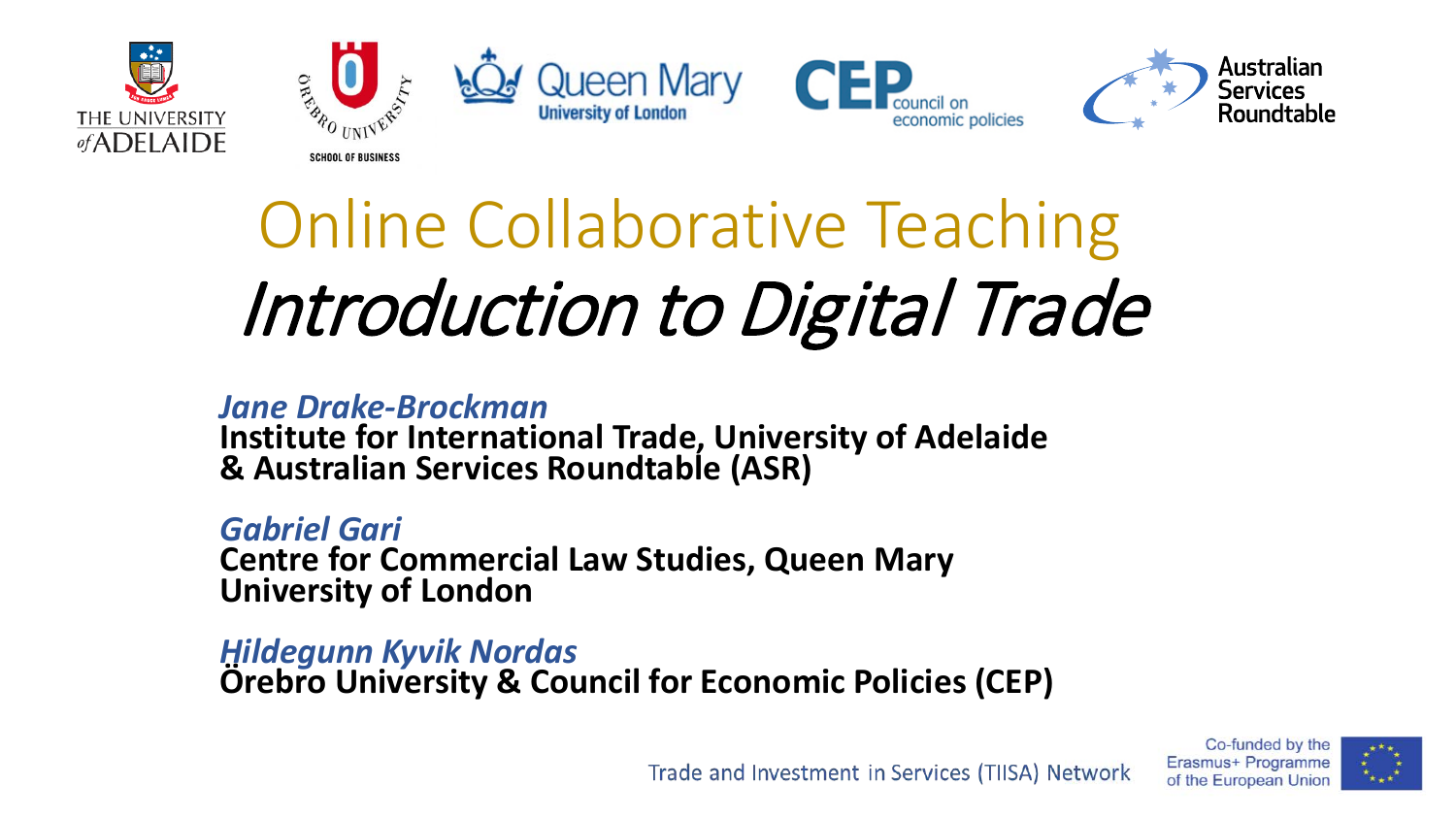









# Introduction to Digital Trade

#### **12 part Collaborative Video 1.5 hours**

**Part 1: What is Digital Trade? 6.00 minutes** <https://vimeo.com/690362207> **Part 2: Why do we need New Trade Rules? 7.26 minutes** <https://vimeo.com/690362249> **Part 3: WTO Moratorium on Customs Duties on Electronic Transmissions 9.08 minutes** <https://vimeo.com/690362288> **Part 4: Trends in Bilateral & Regional Agreements 9.19 minutes** <https://vimeo.com/690362354> **Part 5: WTO Negotiations on E Commerce 3.05 minutes** <https://vimeo.com/690362393> **Part 6: Barriers to Digital Trade 4.46 minutes** <https://vimeo.com/690362465> **Part 7: Digital Regulatory Cooperation 4.54 minutes** <https://vimeo.com/690362499> **Part 8: Interoperability of Digital Standards 9.57 minutes** <https://vimeo.com/690362539> **Part 9: Privacy Standards 7.53 minutes** <https://vimeo.com/690362612> **Part 10: Cyber Security Standards 11.15 minutes** <https://vimeo.com/690362673> **Part 11: "Telecommunications" and Competition Policy 5.58 minutes** <https://vimeo.com/690362776> **Part 12: Digital Services Taxation 14.54 minutes** <https://vimeo.com/690362811>

Co-funded by the Erasmus+ Programme of the European Union

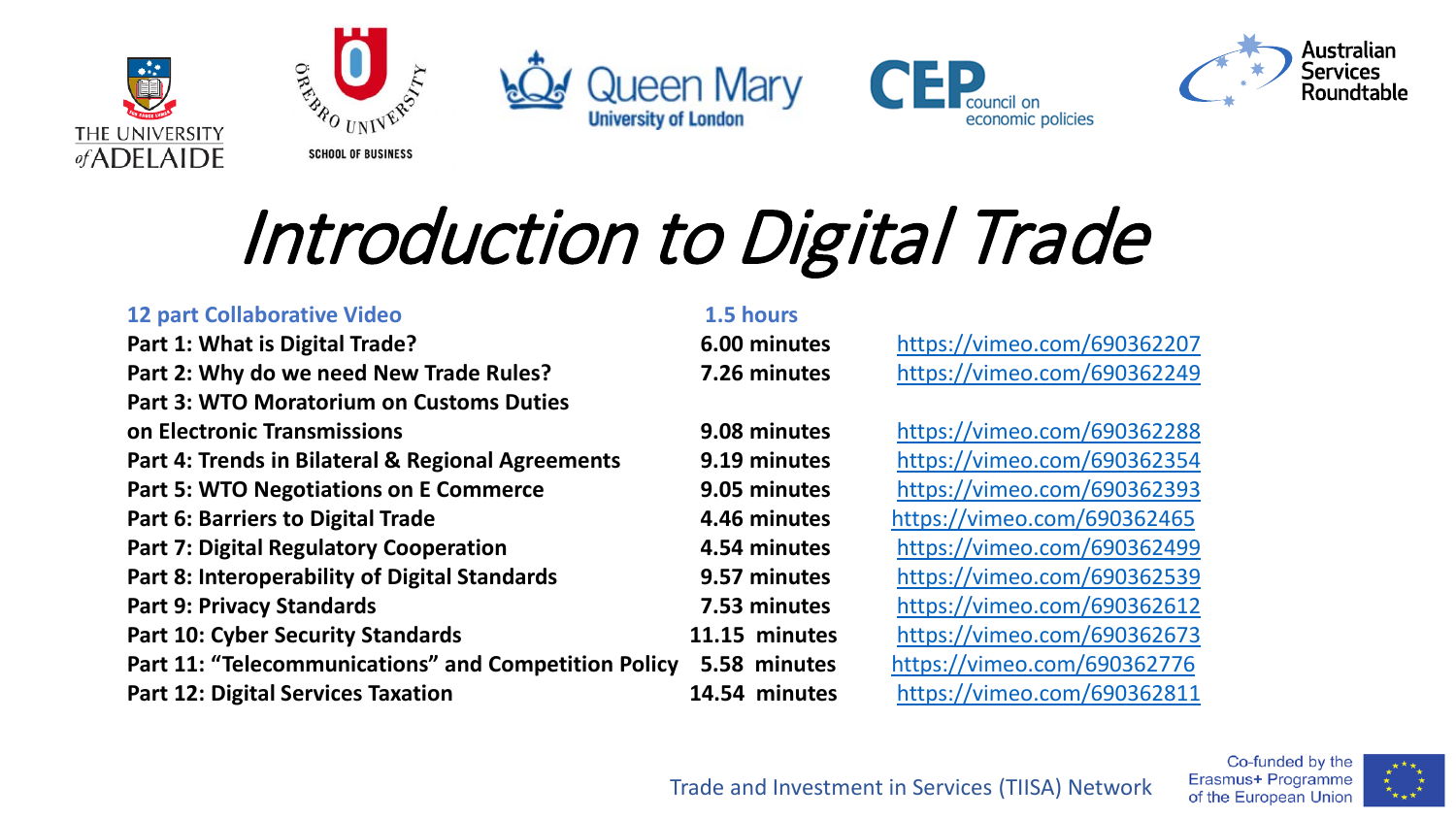

### Introduction to Digital Trade Part 1: *What is "Digital Trade"?* <https://vimeo.com/690362207>





#### *Jane Drake-Brockman* **Institute for International Trade Australian Services Roundtable**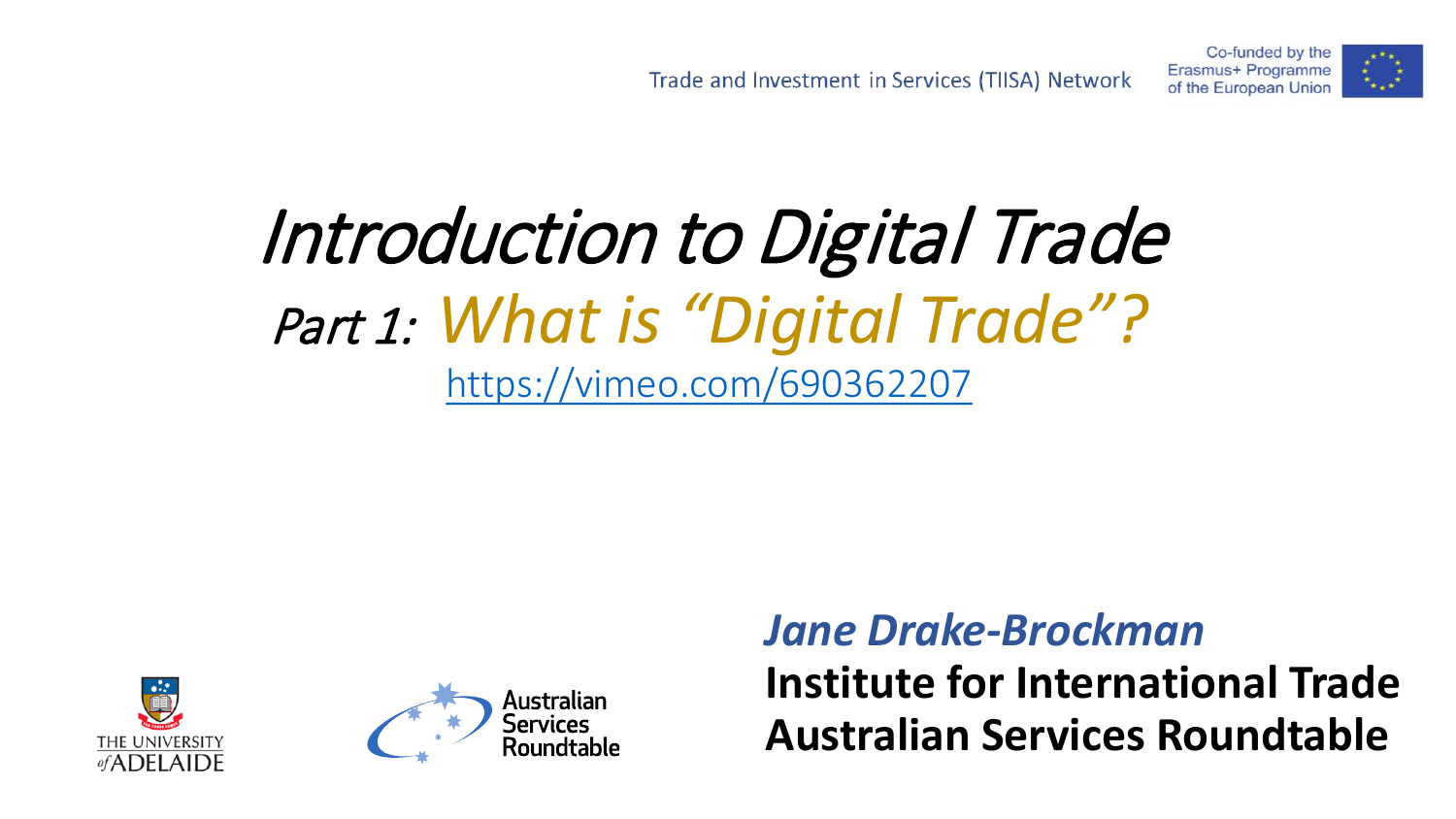Co-funded by the Erasmus+ Programme

of the European Union



# Part 2: *Why do we need New Trade Rules ?*

<https://vimeo.com/690362249>

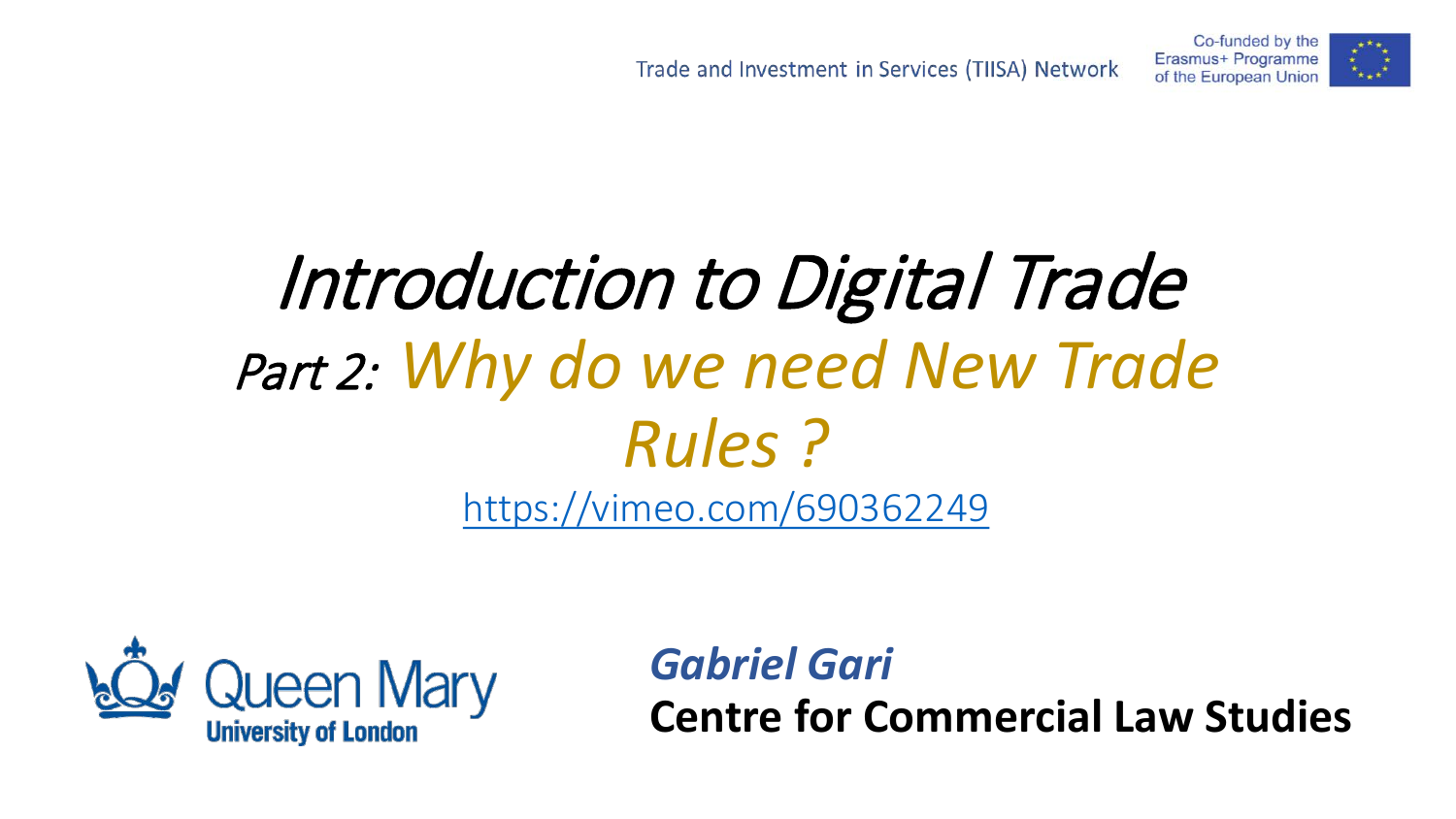

### Introduction to Digital Trade Part 3: *WTO Moratorium on Customs Duties on Electronic Transmissions* <https://vimeo.com/690362288>





*Jane Drake-Brockman* **Institute for International Trade Australian Services Roundtable**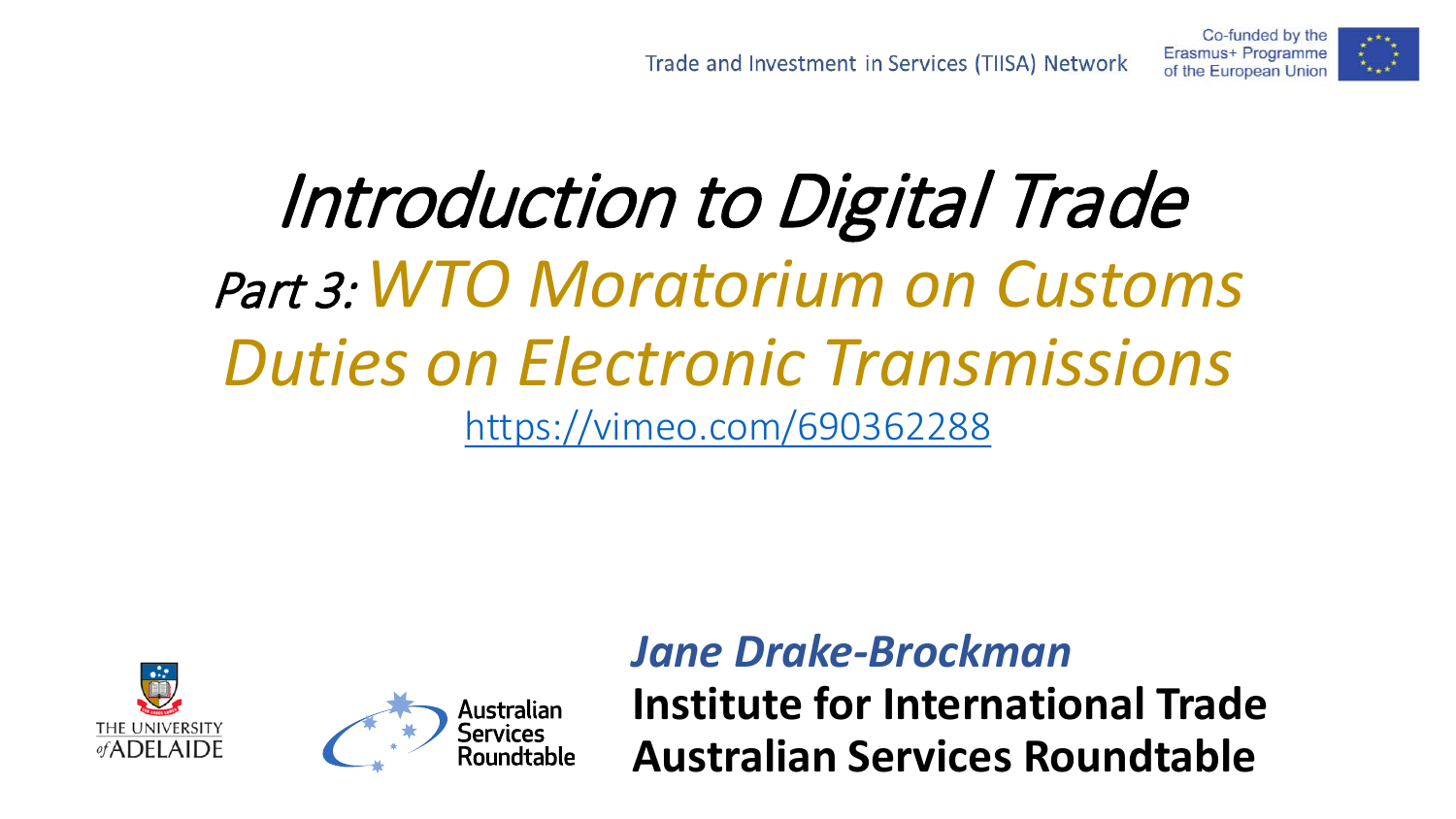Erasmus+ Programme of the European Union

Co-funded by the



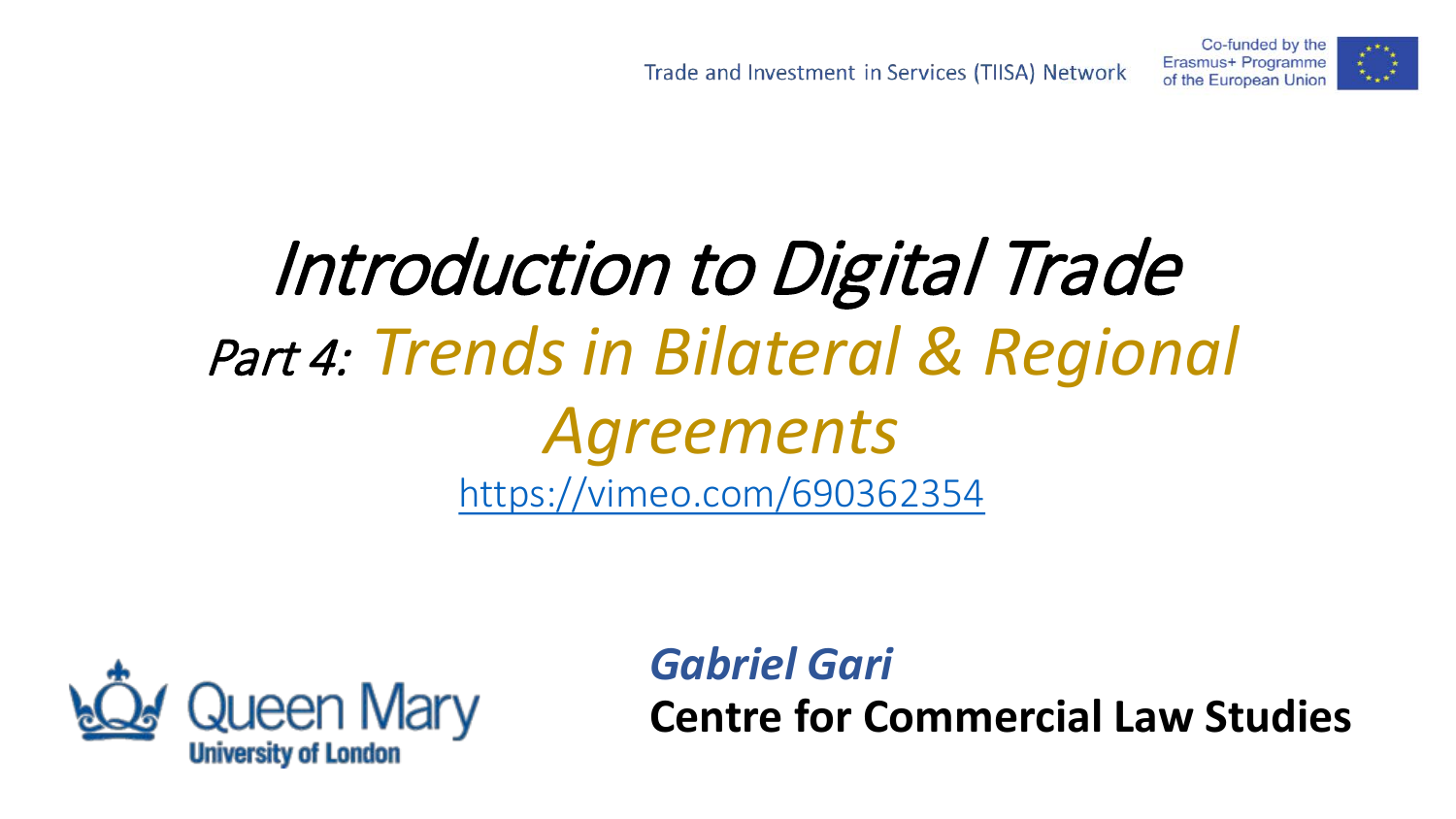Co-funded by the Erasmus+ Programme

of the European Union

### Introduction to Digital Trade Part 5: *WTO Negotiations on E Commerce* <https://vimeo.com/690362393>

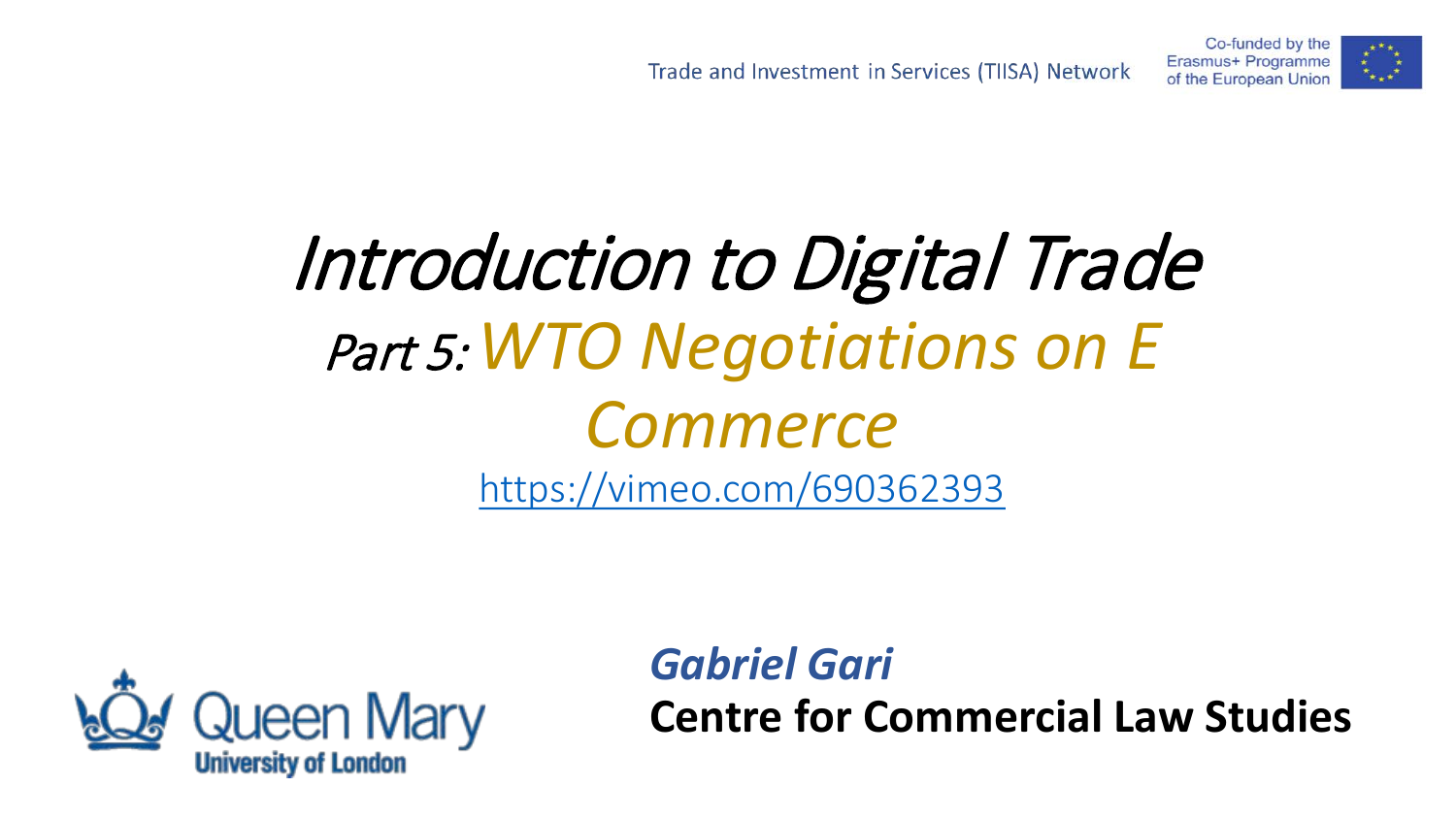

### Introduction to Digital Trade Part 6: *Barriers to Digital Trade* <https://vimeo.com/690362465>



#### *Hildegunn Kyvik Nordås* **Örebro University Council on Economic Policies (CEP)**

**SCHOOL OF BUSINESS**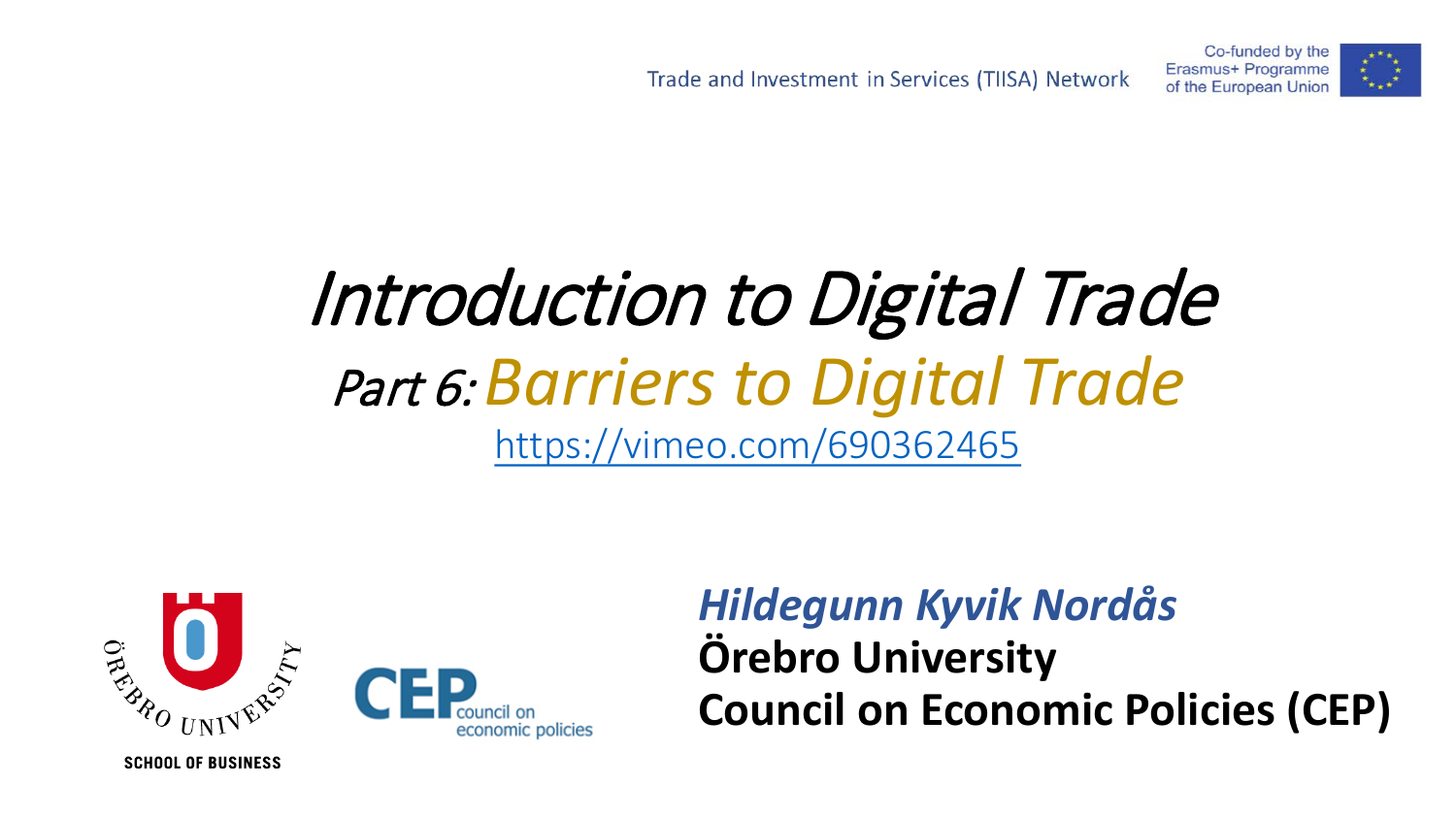

### Introduction to Digital Trade Part 7: *Digital Regulatory Cooperation* <https://vimeo.com/690362499>





#### *Hildegunn Kyvik Nordås* **Örebro University Council on Economic Policies (CEP)**

**SCHOOL OF BUSINESS**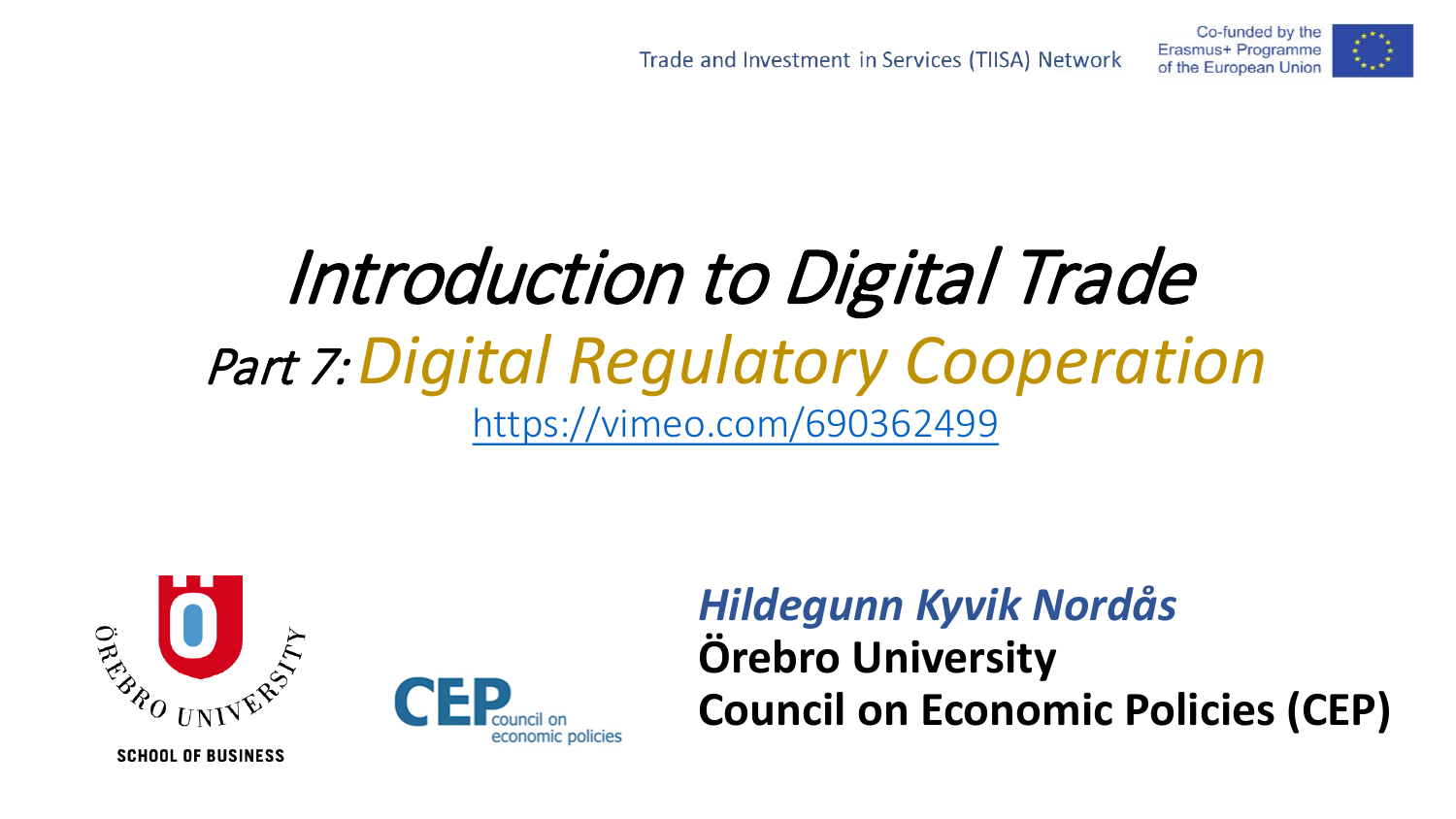### Introduction to Digital Trade Part 8: *Interoperability of Digital Standards*

<https://vimeo.com/690362539>





*Jane Drake-Brockman* **Institute for International Trade Australian Services Roundtable**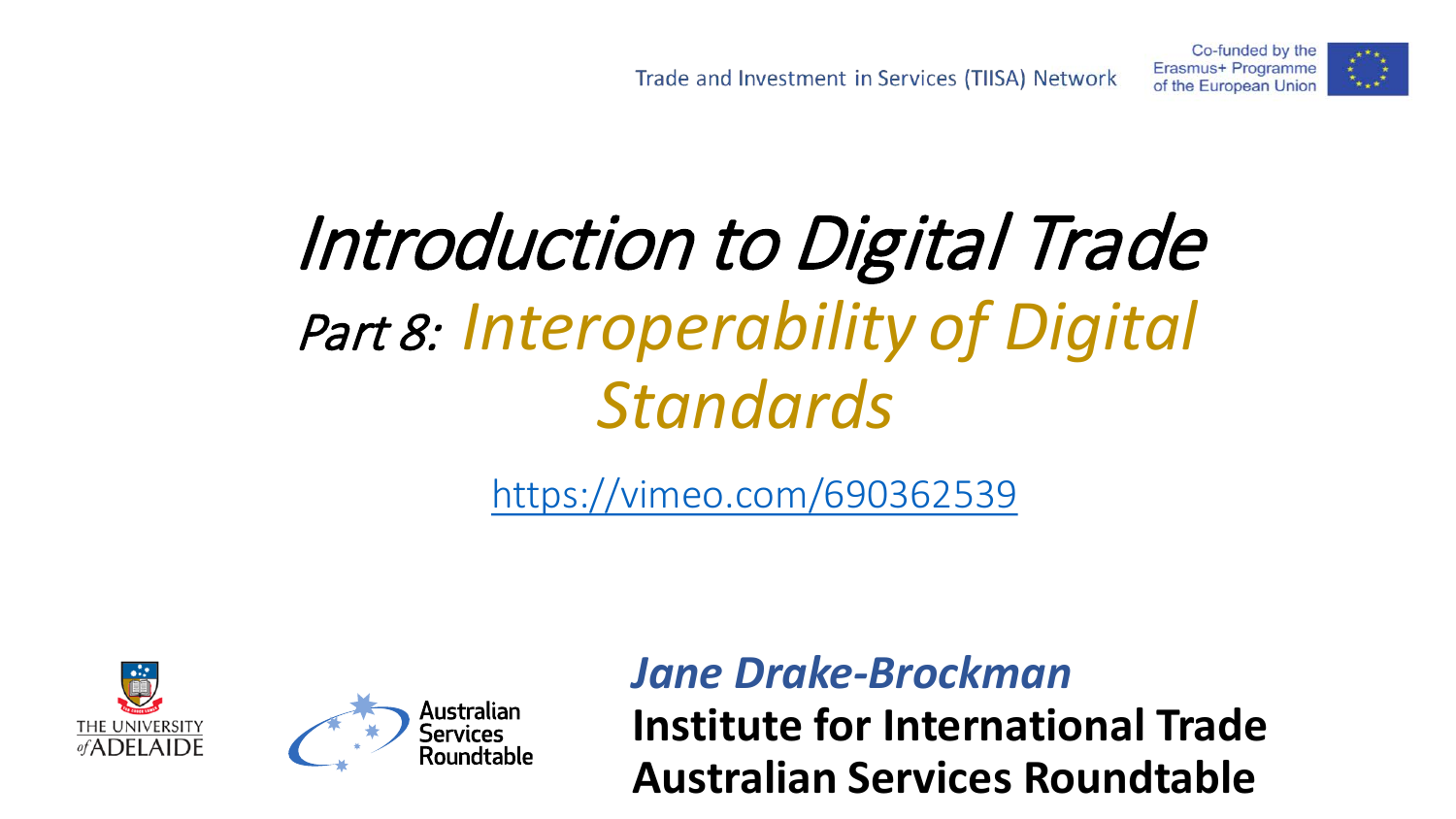

### Introduction to Digital Trade Part 9: *Privacy Standards* <https://vimeo.com/690362612>

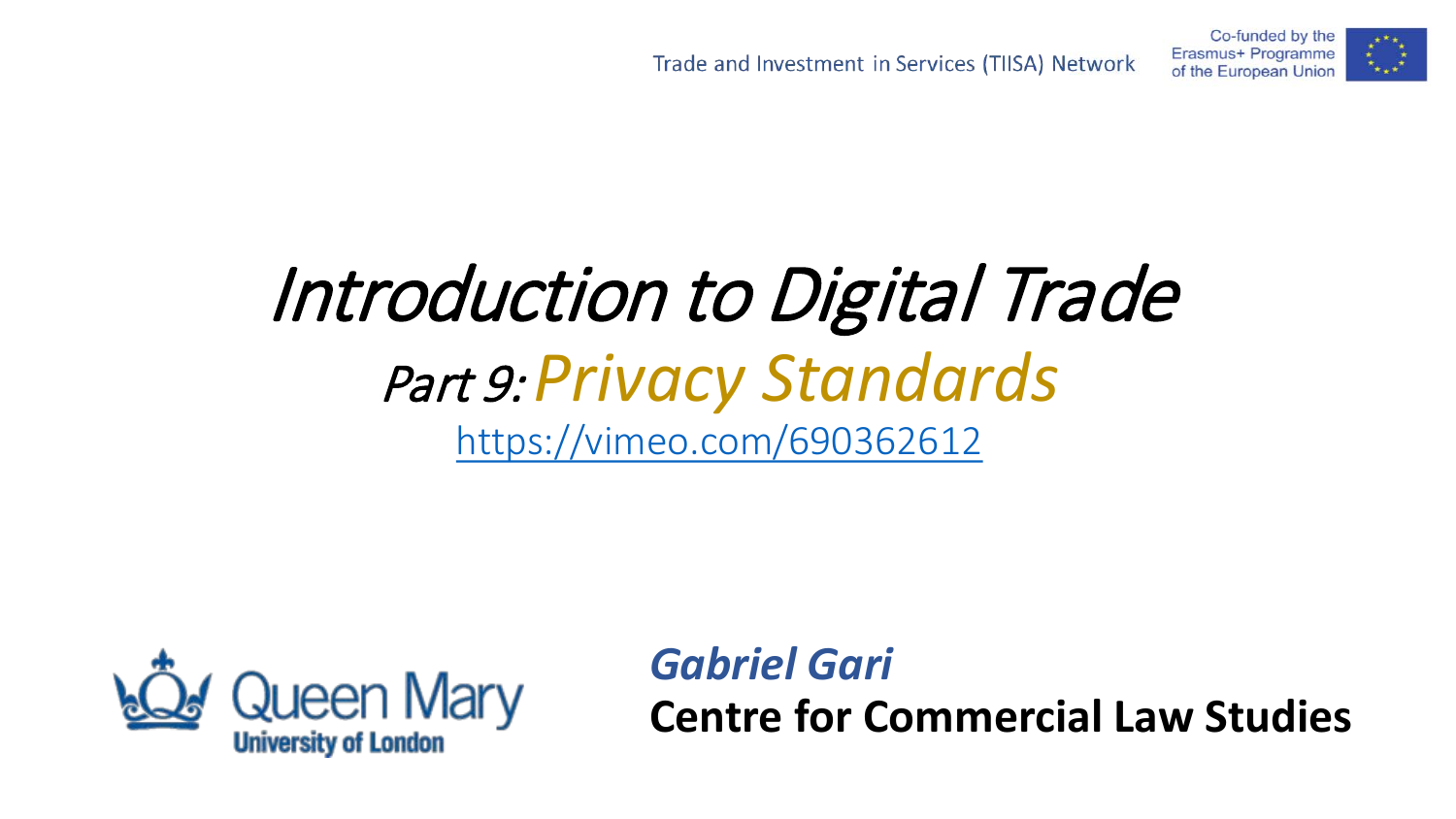

### Introduction to Digital Trade Part 10: *Cyber Security Standards* <https://vimeo.com/690362673>





*Jane Drake-Brockman* **Institute for International Trade Australian Services Roundtable**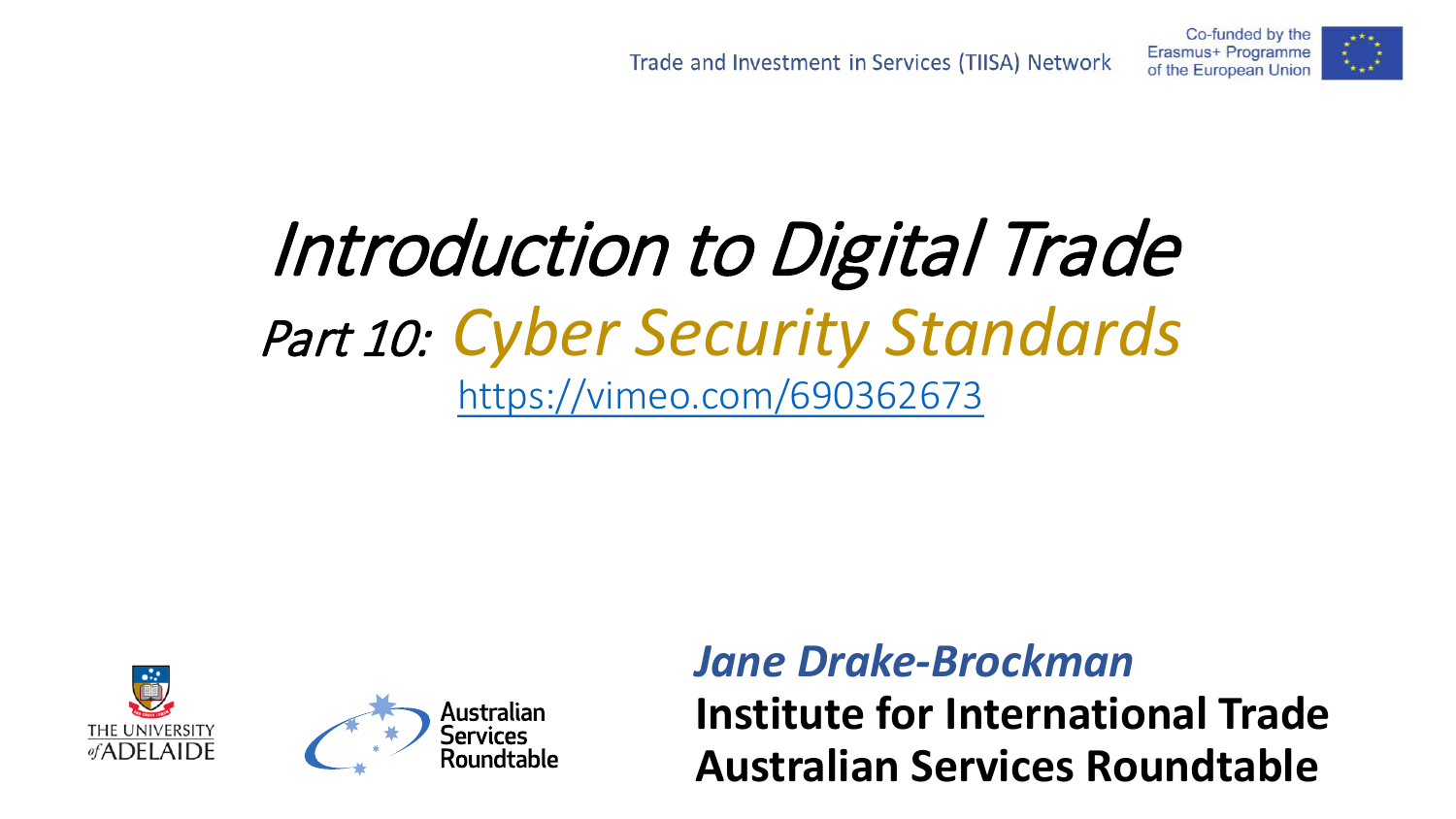



#### *Hildegunn Kyvik Nordås* **Örebro University Council on Economic Policies (CEP)**

Co-funded by the Erasmus+ Programme

of the European Union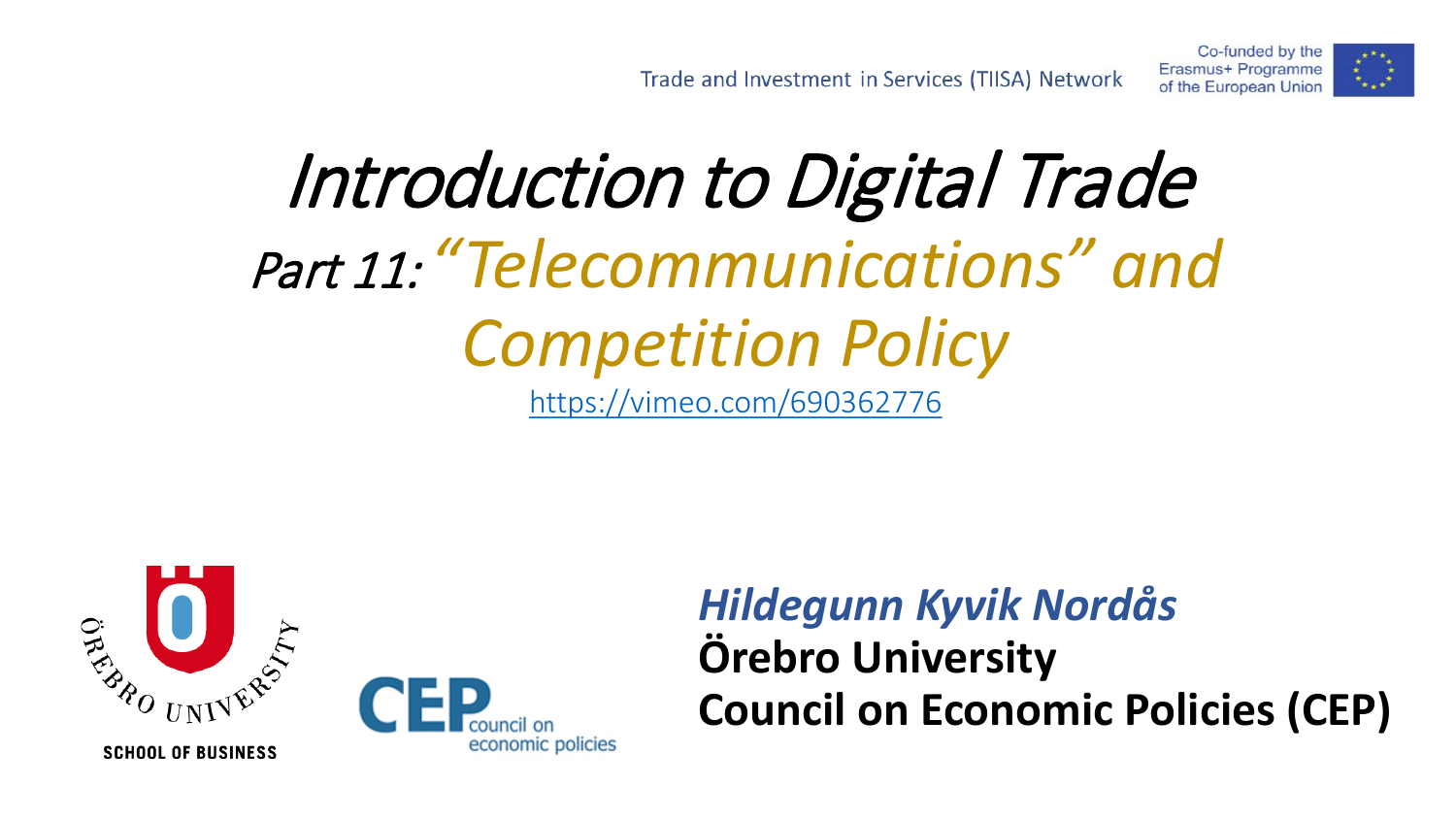![](_page_13_Picture_2.jpeg)

### Introduction to Digital Trade Part 12:*Digital Services Taxation* <https://vimeo.com/690362811>

![](_page_13_Picture_4.jpeg)

![](_page_13_Picture_5.jpeg)

#### *Jane Drake-Brockman*

**Institute for International Trade Australian Services Roundtable**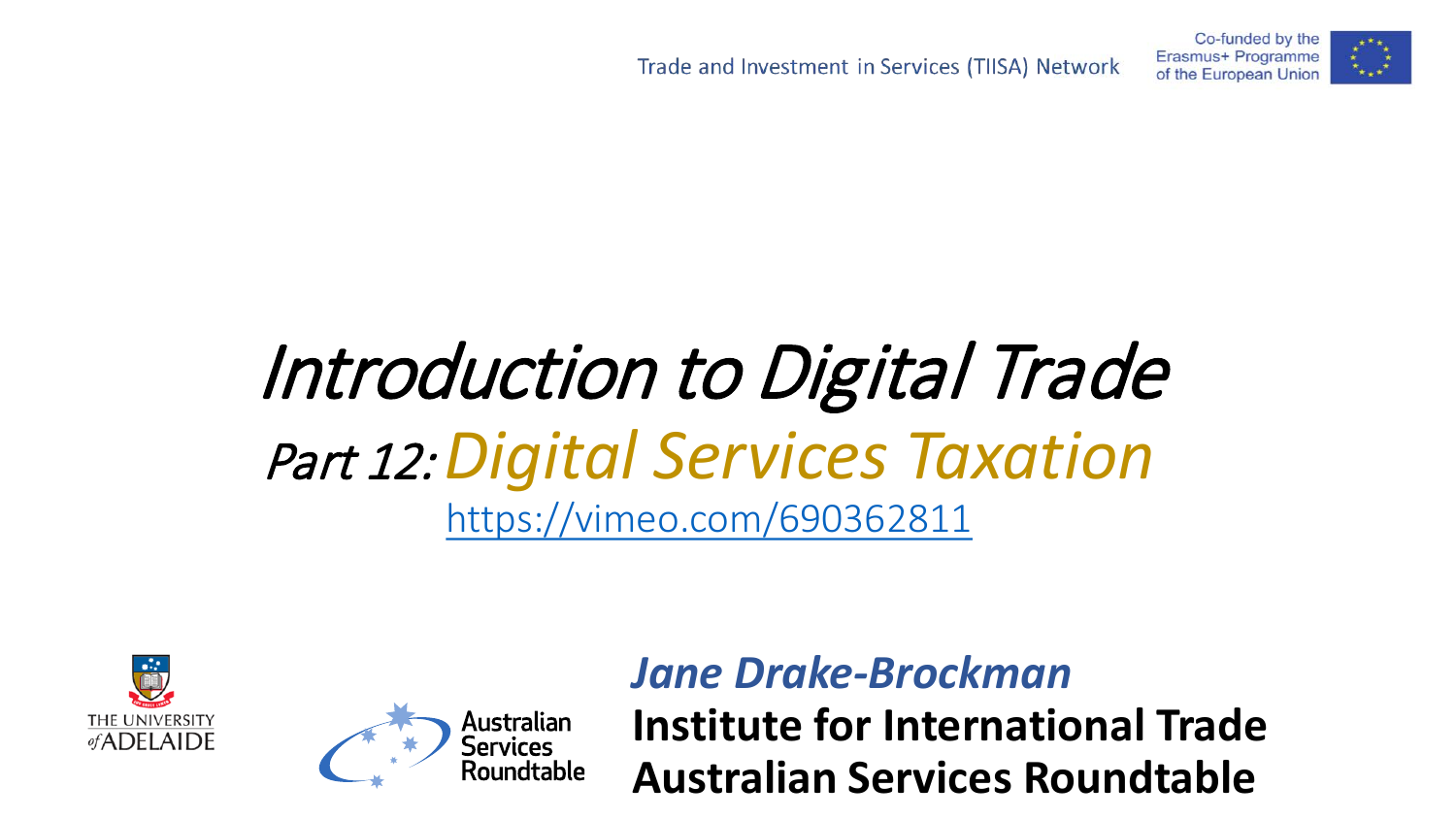Co-funded by the Erasmus+ Programme of the European Union

![](_page_14_Picture_2.jpeg)

# Case Study Australia/Singapore Digital Economy Agreement

<https://vimeo.com/485827462>

![](_page_14_Picture_5.jpeg)

#### *Jane Drake-Brockman*

**Institute for International Trade Australian Services Roundtable**